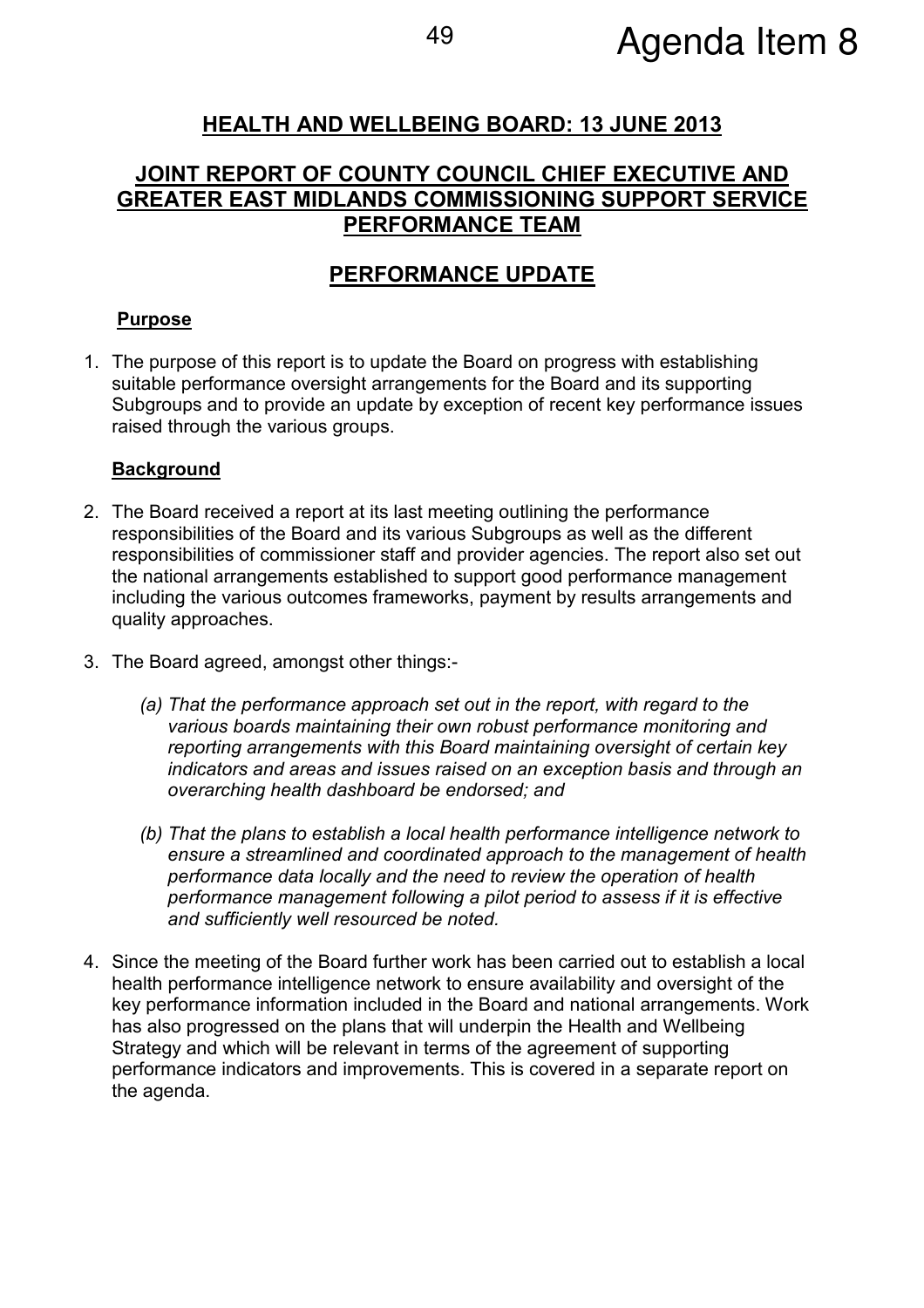## Performance Dashboards

5. It was agreed at the Board that an overarching performance dashboard should be established to give the Board oversight of the key performance issues for which the Board is responsible together with some other key indicators relating to commissioner responsibilities. A first draft of a possible dashboard is attached as Appendix 1 for comments. More detailed performance dashboards have also been established for each of the supporting Sub-boards and performance reporting arrangements are in place for the Clinical Commissioning Groups (CCGs) and main providers. Since the last report announcements have also been made regarding the fuller performance management arrangements for CCGs which will operated by NHS England.

## Consultations/Patient and Public Involvement

6. Further work is required to ensure that relevant Healthwatch and patient views are reflected in the relevant aspects of performance reporting frameworks, though some of the high level indicators proposed do relate to patient views. The views of Healthwatch will also be sought on the draft performance dashboard.

## Performance Issues

7. The dashboard will, in future, when agreed and populated, provide a summary overview of the position on the various priorities established by the Board in the Health and Wellbeing Strategy. However as the various plans are still to be finalised (see separate item on the agenda) this will begin to be fully reported from late summer. In the meantime a number of performance issues have been identified through the recent reporting round and these are set out below.

## Public Health

- The rating for the outcome on increasing life expectancy and health inequalities is flagged as the trajectories are downwards for both the male and female Slope Index of Health Inequality. Various priorities in the Health and Wellbeing Strategy are targeted at addressing health inequalities such as reducing smoking prevalence and reducing the number of people who die prematurely from cancer.
- In relation to substance misuse there has recently been improvement recorded across key indicators – though the percentage of successful completions recorded for drug clients remains under the required National Treatment Agency compliance threshold. The increasing number of alcohol clients is redressing the balance between drug and alcohol treatment. The number of hospital admissions for alcohol related harm fell by 6% in 2011/12 compared to an increase of 5.3% the previous year.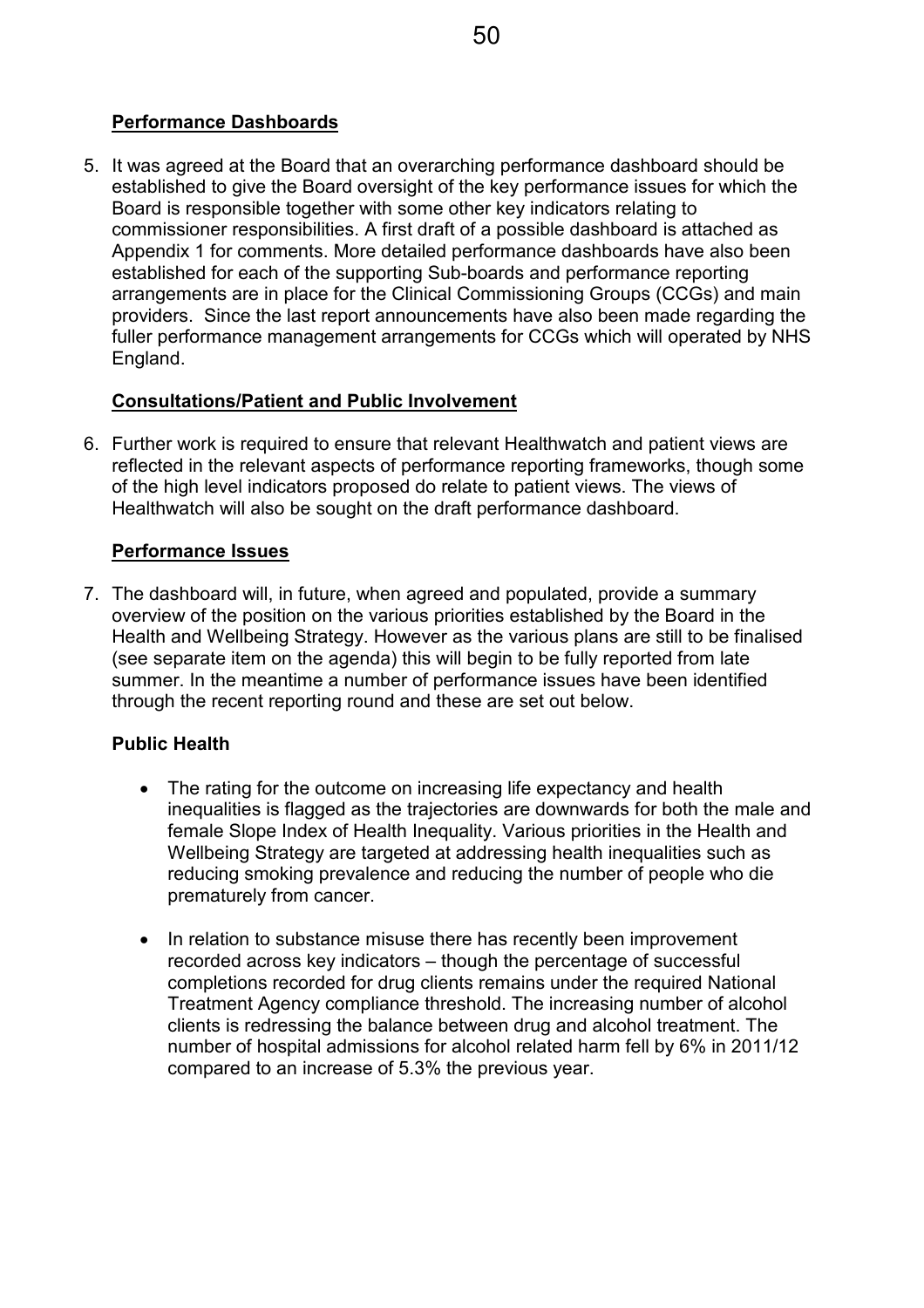## Adult Social Care

- The number of permanent admissions of older people to residential and nursing homes increased by around 8% during 2012/13 compared to the previous year. This was despite a considerable reduction in the final quarter.
- The number of people accessing reablement services increased by 4% and the proportion reabled such that there was no further ongoing need increased to 45%. The service has worked with NHS Integrated Care Teams to reduce the hospital re-admission rate, meeting the year-end target.
- For April to February 2013 the rate of delayed transfers of care was 11.12 per 100, 000 up from 6.5 during 2011/12. Compared to last year, delays attributable to NHS reasons have increased whilst those attributable to social care have decreased. The proportion of people receiving a personal budget has increased to 53% from 39% last year.

#### Children's Health

• Timeliness of Child Protection case reviews has continued to improve in quarter 4 with 100% reviewed with required timescales for the first time in three years.

#### NHS Constitution – Outturn for 2012/13 & May 2013 Delivery

#### UHL

- The net promoter score has increased by 10 per cent to 64.5% with UHL inpatients.
- There was an increase of 6 more 'new harms' recorded in March than in February but the overall number of old and new harms recorded in March decreased. The overall percentage of harm free care in UHL increased from 91.1% to 93.3%. The national target is 95%.

#### 18 Weeks RTT

- At March 2013, overall admitted, non-admitted and incompletes were achieved. At specialty level admitted ENT and non-admitted Neurosurgery were not achieved.
- UHL submitted a specialty level report on 24 May 2013 which detailed the underlying causes of breaches, recovery and backlog reduction actions impacting on performance. Commissioners reviewed on 28 May 2013.

#### Accident and Emergency Department (A and E) 4 Hour Wait

• The Outturn for A and E 2012/13 was 91.9%, against a target of 95% for patients to be admitted, transferred or discharged within 4 hours.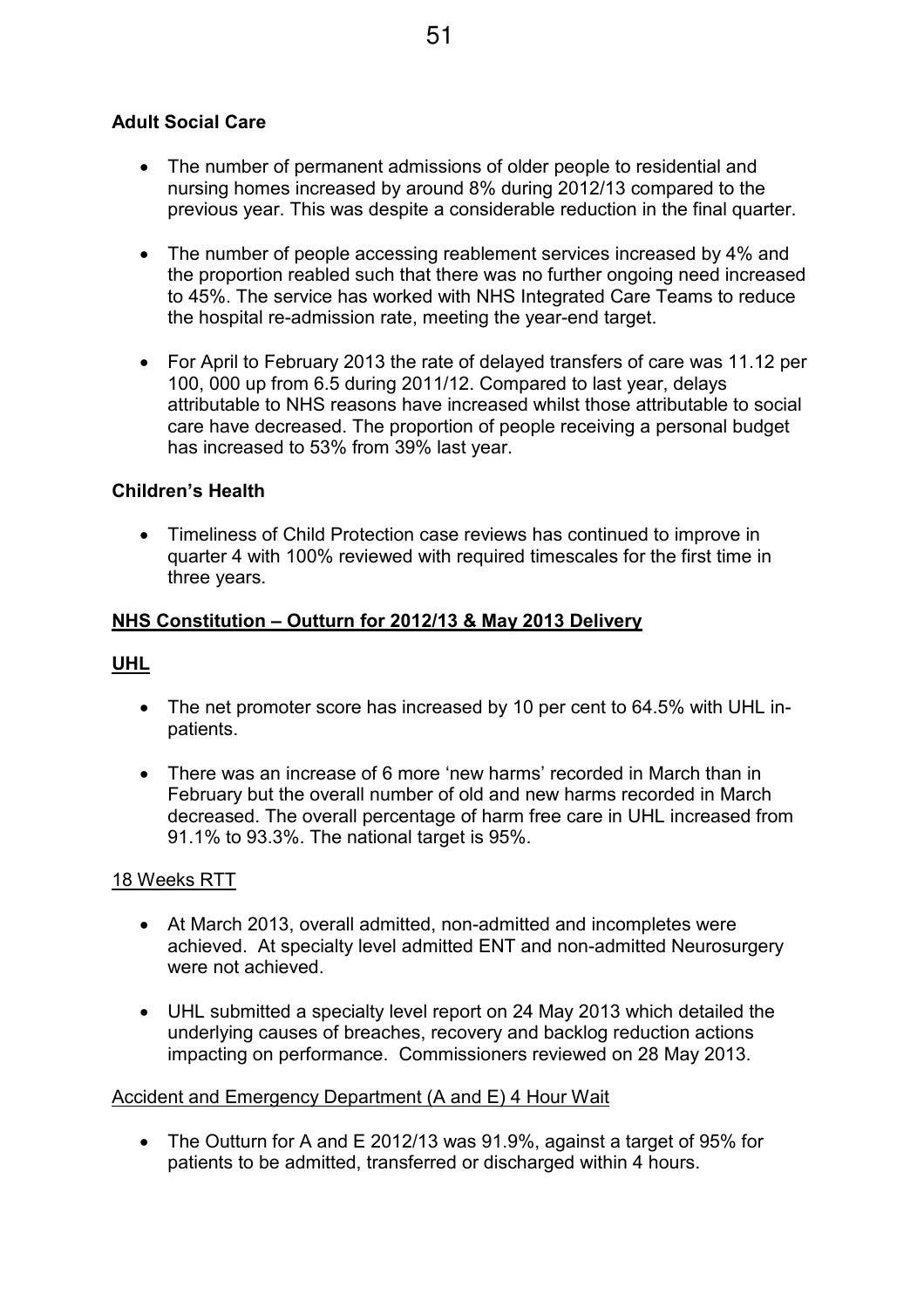- Analysis of the patients waiting over 4 hours are undertaken daily at CCG level with most as a result of blockages due to outflow issues around community capacity. The majority occur in the majors area of A and E relating to patient awaiting beds in base wards or admission units.
- Recovery action focuses on the upscale of right place, single front door and intermediate care action team in place, with other schemes including GP in a car and mental health triage car extension. There is a separate report on this issue and plans to improve elsewhere on the agenda.
- A collaborative regression model is being developed to predict activity in A and E on a daily and weekly basis to inform better planning particularly through the summer holiday season.

#### Delayed Transfers of Care (DTOC)

- DTOC rate for 12/13 outturn was 6.4 (UHL) against a target of 2.3 and 6.0 (Leicestershire County and Rutland) against a target of 1.5.
- Ward 2 continues to have a negative impact on performance. Additional solutions are being implemented by UHL. However Ward 2 will remain open until these are in place.
- A primary cause of delay is due to lack of community rehabilitation services across Leicester, Leicestershire and Rutland.
- Care Homes have increased community beds and Leicestershire Partnership NHS Trust's Integrated Community Support Service is now able to take patients to a wider geographical area. CCGs are also looking to widen their service provision in the community.

#### Cancer 62 day waits

- At March 2013, UHL has reported performance at 81.5% against a 85% standard, with an 2012/13 outturn of 83.3%. This is validated data from UHL despite the unavailability of Open Exeter. Open Exeter is a web-enabled viewer from NHS Connecting for Health that provides the opportunity to share information held on the Exeter system with other organisations including GP **Providers**
- As a result of a contract query on 7 May, Commissioners have received a remedial action plan and recovery trajectory. A GP lead clinical group is reviewing this providing a response to Contact Performance Meeting on 28 May 2013. It is also reviewing the cancer pathway to recommend improvements.
- Quality officers are reviewing Root Cause Analysis of patients who waited over 90 days and UHL Board will take appropriate action.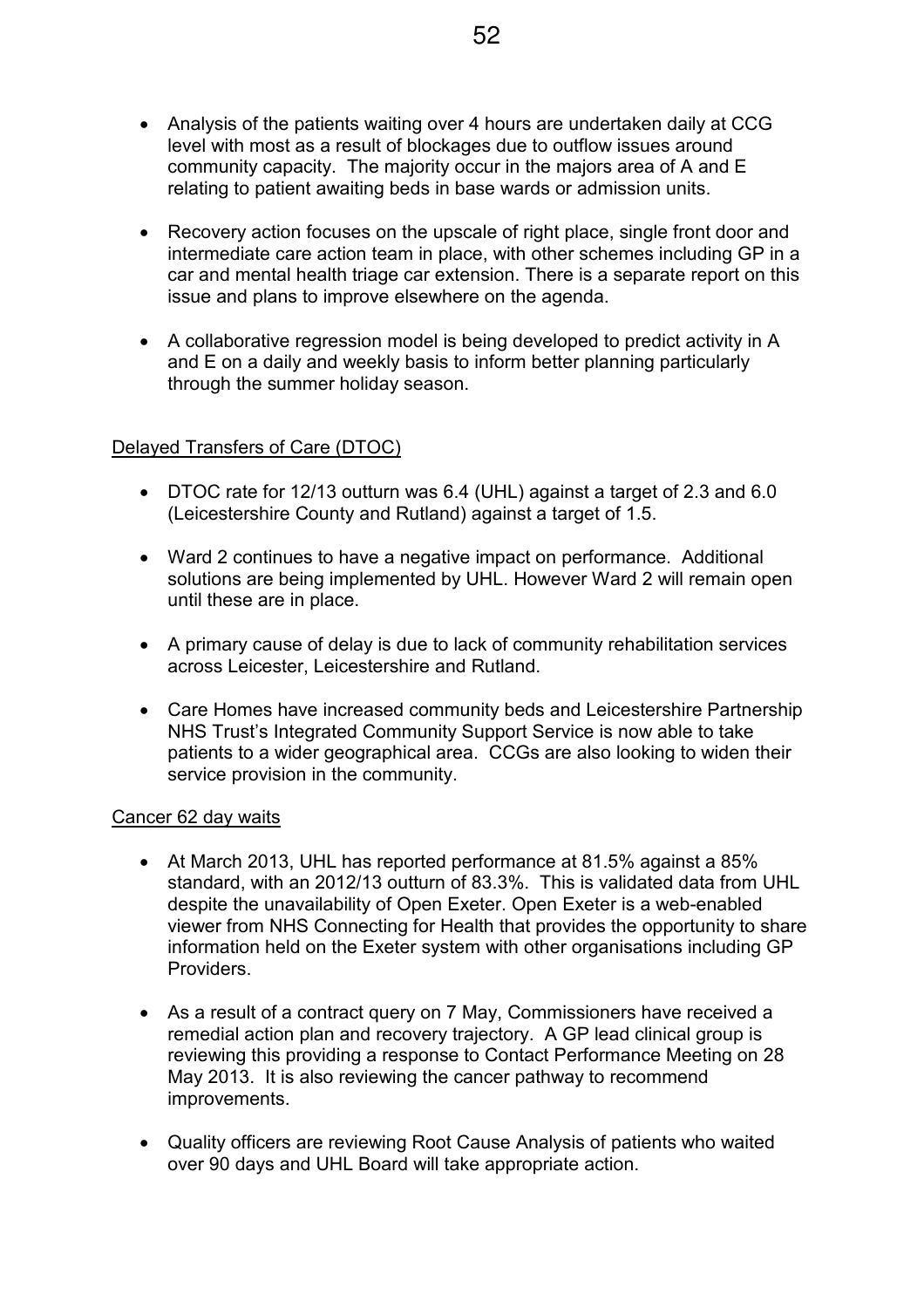### Cancelled Operations

- At March 94.2% of patients were seen against a target of 95% with outturn being 92.9%.
- UHL cancelled operations on the day for non-clinical reasons and are currently increasing day case capacity, urology patients are being transferred to the independent sector and in the short term elective activity is being moved from the Leicester Royal Infirmary to protect from non-elective pressures.

## EMAS (Ambulance Response Times)

- Monitoring of ambulance response times during 2013/14 has altered and will include Category A (8 minutes) Red 1 incidents which refer to presenting conditions that may be immediately life threatening and the most time critical and Category A (8 minutes) Red 2 incidents which refer to presenting conditions which may be life threatening but less time critical than Red 1.
- The outturn for 12/13, Category A Red 1 for EMAS is 71.7% and LCR 62.8%, target of 75% (8 minutes).
- The outturn for 12/13 Category A Red 2 is being achieved.
- The outturn for 12/13, Category A EMAS is 91.9% and LCR 90.7% target of 95% (19 minutes).
- Commissioners have requested an action plan and trajectory to ensure achievement of targets by Quarter 4 in 2013/14.

## LPT

• Chlamydia Screening target – this has been met for the number of screens during March although the overall annual target has been missed in the County. Delayed transfers of care discussions have taken place and the quality committee have asked the Trust Board to have further discussions on this.

## Local CCG KPIs

#### Improved Access to Psychological Therapies (IAPT)

- At March 11.8% of patients were referred against a target of 13%
- A clinically led group addressing delivery issues relating to recruitment of staff, case mix and improving the use of assessment slots has been set up. Action and trajectories will be presented to Governing Bodies during June 2013.